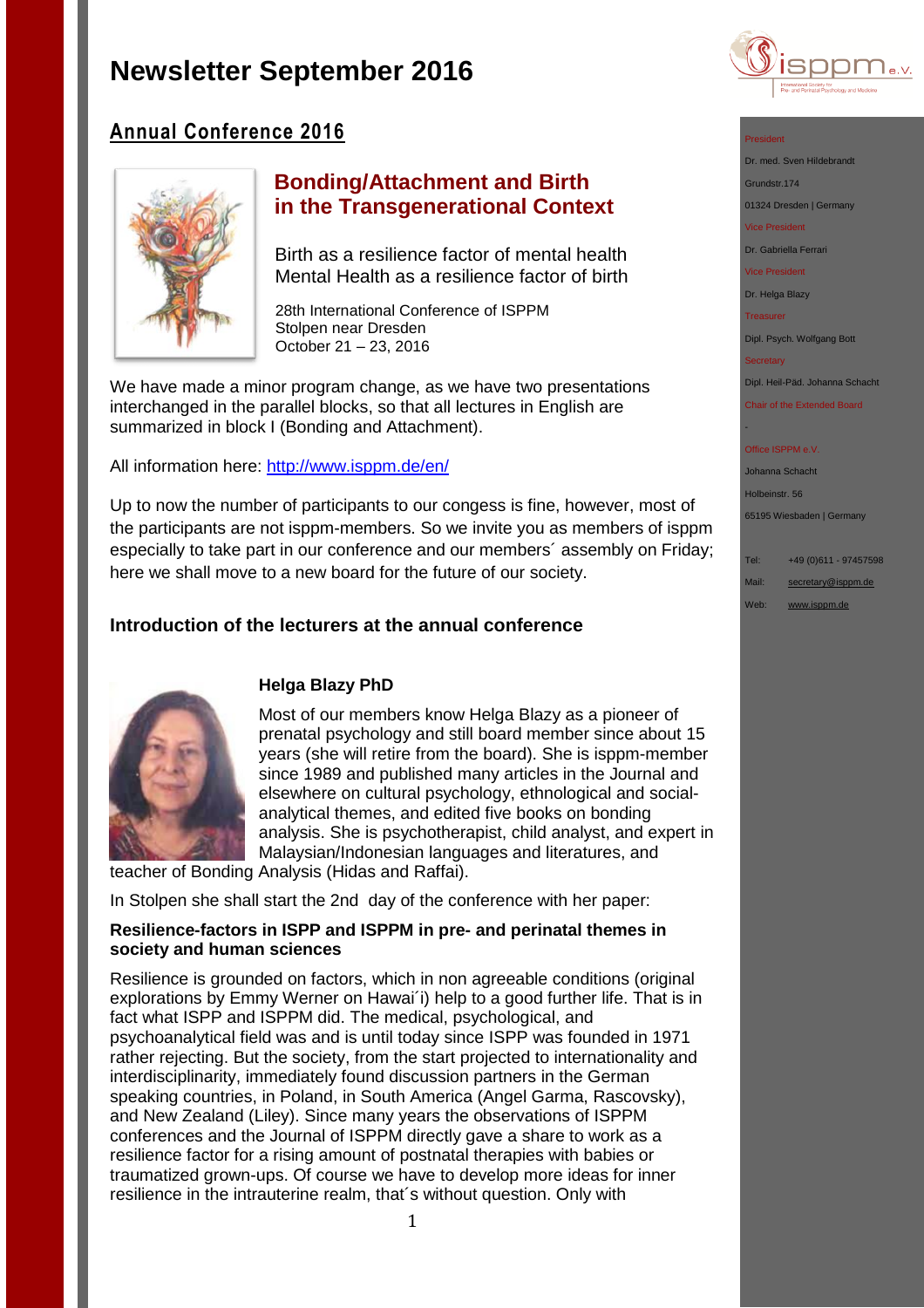

#### President

Dr. med. Sven Hildebrand

Grundstr.174

01324 Dresden | Germany

Vice President

Dr. Gabriella Ferrari

Vice President

Dr. Helga Blazy

**Treasurer** 

Dipl. Psych. Wolfgang Bott

**Secretary** 

-

Dipl. Heil-Päd. Johanna Schacht

Chair of the Extended Board

#### Office ISPPM e.V

Johanna Schacht Holbeinstr. 56 65195 Wiesbaden | Germany

Tel: +49 (0)611 - 97457598

Mail: [secretary@isppm.de](mailto:secretary@isppm.de)

Web: [www.isppm.de](http://www.isppm.de/)



wishes, and thoughts.

challenges for ISPPM.

#### **Klaus Evertz**

was board member of ISPPM 2005-2010

Hidas´/Raffai´s realm for the intrauterine baby and his mother talking together since 1995 and meanwhile with his father, too, the intrauterine baby emerges as a living being in emotional exchange capable to express different feelings,

The mounting number of extrauterine procreations and the observed differences in these children (Emerson, Terry, Verdult) give conclusions of high stress of the parents before, during, and after procreation and ask ISPPM to intensely engage in explorations to help in these developments. There will be new

> Klaus Evertz is a painter, art therapist, and teaches at the University of Cologne, Dresden, and the High School of Nördlingen in art therapy.

In his paper he shall give us examples of transgenerational contexts by examples of his practice.

#### **The inner child or the "inner child"?**

#### **Confusions in pregnancy and their lifelong consequences**

The foetal programming shows the etiology of many somatic and psychic diseases. Grown-up patients with different images of confusions utter in psychotherapies, art- and body- psychotherapies on many levels intuitively connections between their illness and stress in pregnancy and during birth. Until now these hints are not yet taken up enough in anamneses nor in therapies, and thus are not worked on. So there is little therapy-success, but the danger of stressing repetitions in pregnancies and births of the following generation. The talk shows some examples and tries to show the point of actual research.



## **Gerhard Schroth, D**

He is member of ISPPM since a long time,

psychiatrist and psychotherapist, doctor for psychosomatic medicine, psychoanalyst, teaching Bonding Analysis (Hidas and Raffai).

His contribution to our conference is titled:

#### **Significant steps forward in the prevention of post/perinatal depression**

The post- or better said "peripartal depression" starts mostly in pregnancy and should be diagnosed as early as possibly. Symptomatics are mostly are subacute, and can be seen by aimed questions. Best help for the gynecologist is here his intuition. We have to think about shame of the pregnant woman, so we must be very careful. If a pregnant woman can confess her ideas we´ll have a much better prognosis. An early psychotherapy can help to cope or even hinder postpartal depression. This indication should be mentioned with highest priority. The best success could be seen by Bonding Analysis. Giving of antidepressiva should be minimized during pregnancy because of risks for the baby.

Further information: [www.schroth-apv.com](http://www.schroth-apv.com/)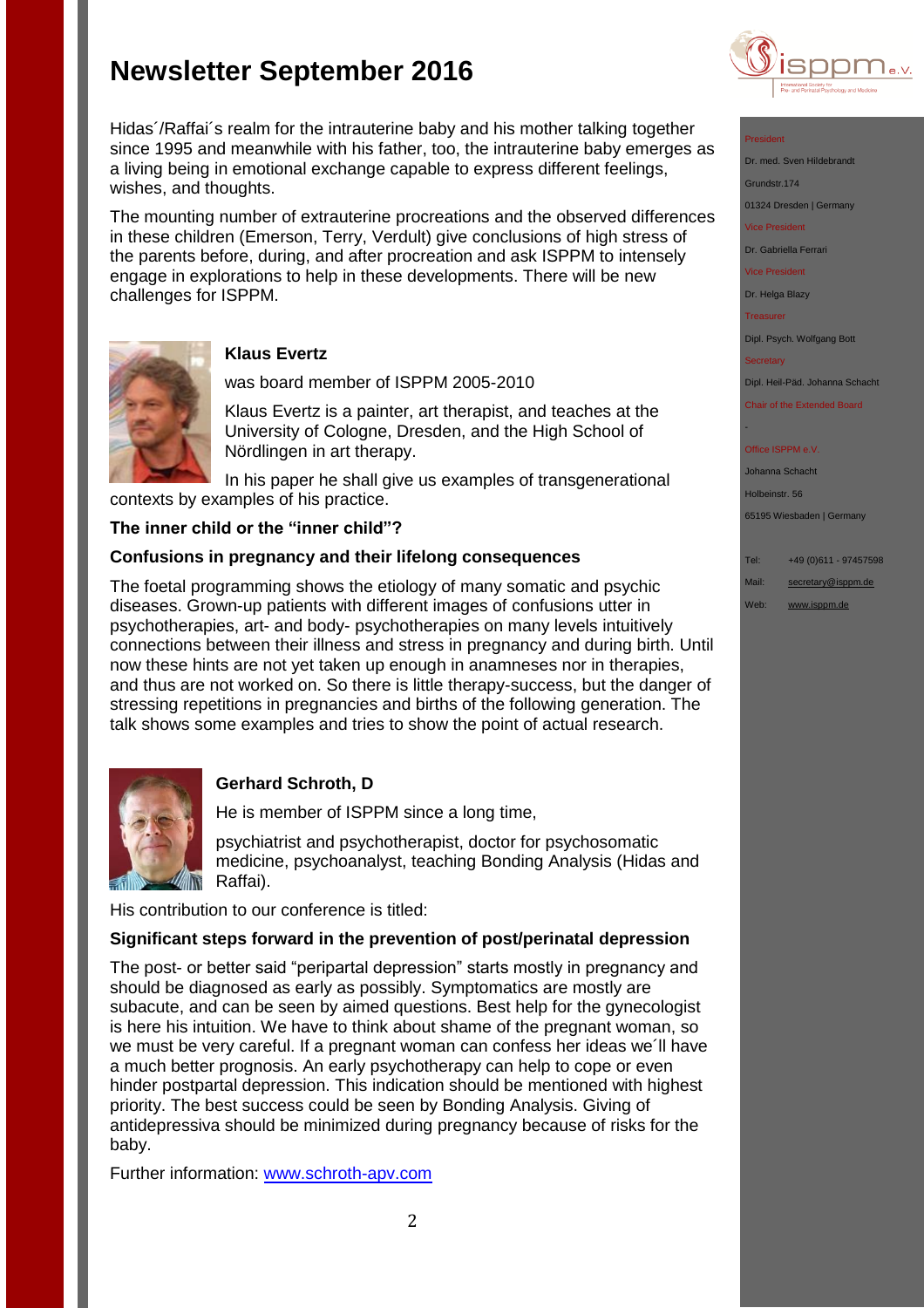



### **Prof. Sven Hildebrandt, D**

is gyaecologist and obstetrician, actually president of isppm e.V. (but shall retire now), president of the Dresden Academy for individual birth accompaniment, professor in midwife sciences, University of applied Sciences Fulda as well as teacher at University of applied Sciences Insbruck.

Sven Hildebrandt shall have the pleasure to say goodbye with his presentation on Saturday evening

#### **"... and has born a child"**

**sacrament, experience of borders, peak of happiness, valley of joy – a special view on birth**

We may feel much interested…

# **Board Elections**

#### Dear members of ISPPM e.V.,

in 2016 we shall have new elections on the board. All six positions will be filled newly. From the last board only Wolfgang Bott and Johanna Schacht will be candidates for the new board.

We very much like to prepare the transfer best and have best continuity of our work. So we ask all of you who are interested in a board membership to contact us as soon as possible. Certainly you also can propose a third person, which whom we shall talk then.

Contact us via e-mail or phone (secretary@isppm,de , Tel. +49(0)611- 97457598).

Best greetings your board-team of isppm e.V. Sven Hildebrandt, Helga Blazy, Gabriella Ferrari, Wolfgang Bott, Johanna **Schacht** 

# **From the Network**

### **APPPAH**

#### **The Conscious Baby Program for Parents**

APPPAH is creating an online program for parents. The Conscious Baby Program for Parents™ is being built in the classroom right now. The first module is up and presents the overview of the program. Account in the classroom here.

### **APPPAH Announces New Partnership With ICEA**

"ICEA is excited to have a collaborative agreement with APPPAH. With so much emphasize on the medical side of pregnancy and birth, we often forget that the foundation for mental and emotional health begins before conception. The mental and physical health of a woman is important to the neurological development of her baby. At ICEA our motto is Freedom to Make Decisions Based on Knowledge of Alternatives. By collaborating with APPPAH our educators and doulas will have resources to help guide parents to make the

#### President

Dr. med. Sven Hildebrandt

Grundstr.174

01324 Dresden | Germany

Vice President

Dr. Gabriella Ferrari

Vice President

Dr. Helga Blazy

**Treasurer** 

Dipl. Psych. Wolfgang Bott

**Secretary** 

-

Dipl. Heil-Päd. Johanna Schacht

Chair of the Extended Board

#### Office ISPPM e.V

Johanna Schacht

Holbeinstr. 56

65195 Wiesbaden | Germany

Tel: +49 (0)611 - 97457598

Mail: [secretary@isppm.de](mailto:secretary@isppm.de)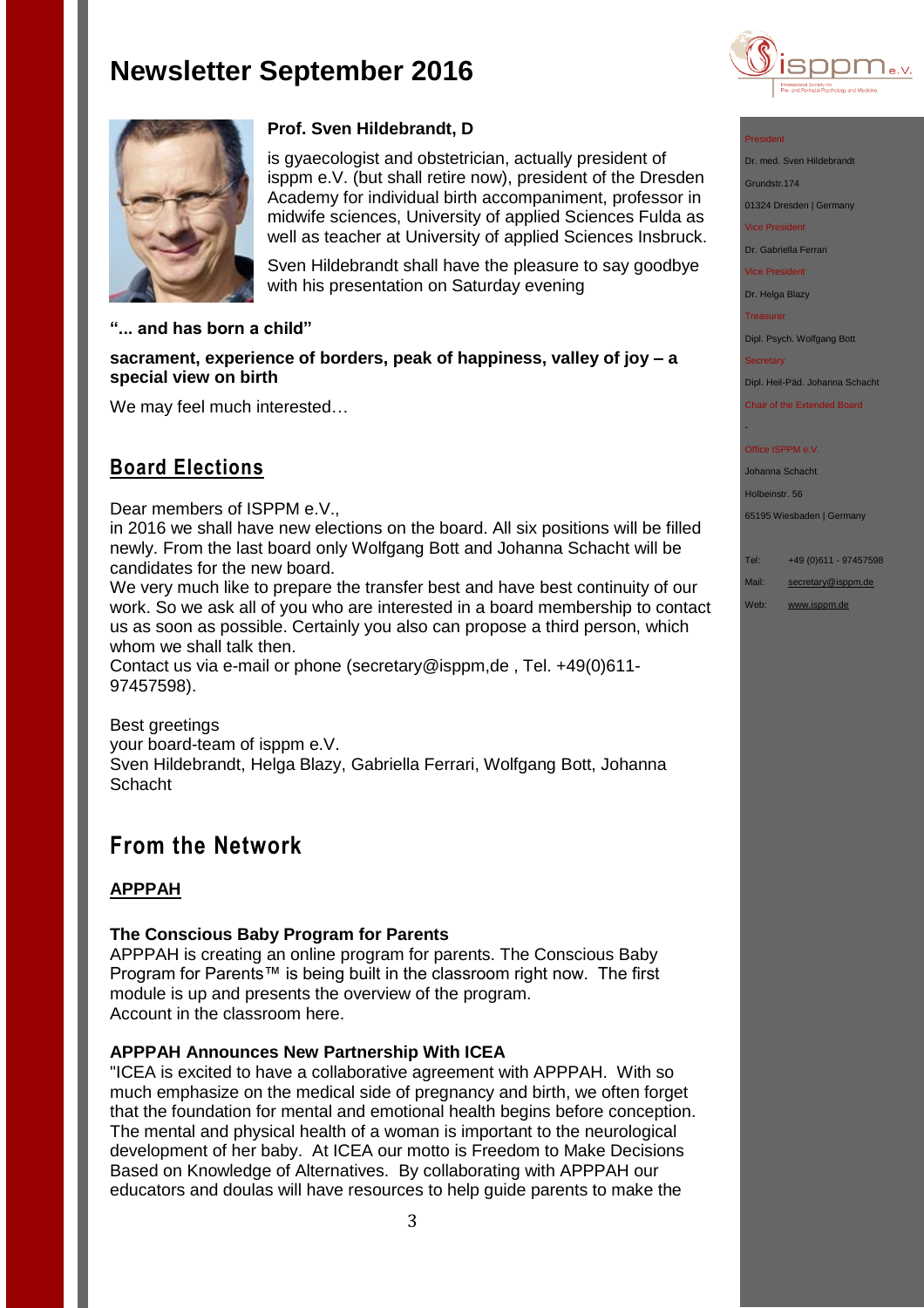best decisions for their baby," said Elizabeth Smith, ICEA Director of Public Policy and Board of Directors member." Read the press release [here.](https://birthpsychology.com/press-room/apppah-announces-partnership-icea)

The Fall 2016 issue (31-1) of JOPPPAH is now available [here.](http://r20.rs6.net/tn.jsp?f=001I3dGFxL2XDoR3CV9UpPWJb2hp5fWSAHwUCcbBrngJycf4F6r2pmJGGoF8WoiwnlldAewOPKzqD9LI03Tm0QY0netStvCnESoJ6oHLS7nXFZsH-wy28eT2BngWkVuA5d2R3CGYUFJ_NVPdRhnkfz73JEi_u4lQQoLpo_4r6JnhT7z8jwR2WY9Ex4MCJEe_C_UI7jfIjZ9TFkz8CCBvdPutA==&c=kXE2idPam6bl4UHYoro193NA14RvSI_rVQ9HHM_IgRYba3JjClTAmw==&ch=eZ15pMIojHUTXHNeHfjXgc1HrNdsCI99HUgds9nkH_1jA48Qx7fR1Q==)

# **Briefly**

**Prof. Dr. Elselijn Kingma** (University of Southampton) has been awarded a prestigious European Research Council (ERC) grant of over € 1.2 million to pursue her **research program on the metaphysics of pregnancy, identity, and personhood.**

This project launches the metaphysics of pregnancy as an important and fundamental area of philosophical research. In collaboration with Dr. Fiona Woollard, Elselijn will further investigate these questions with the help of two PhD students and two postdoctoral researchers.

The team will begin by looking at the discussions and theories around metaphysics and philosophy of biology in the literature, and draw upon scientific knowledge to understand the physical role and function of the placenta. Further information about this project can be found here:

<http://www.southampton.ac.uk/philosophy/research/projects/bump.page>

### **Healthy Birth Healthy Earth Conference – Join the Inquiry**

3-9th September 2016 at the Findhorn Foundation, Scotland.

The keynote sessions from the conference are being live streamed so you can join the inquiry. They will also be archived so you can catch up at your leisure or at a reasonable time.

12.5 hours approx in total. Not a download; access the **stream** by logging on. Go to:<http://wholebeingfilms.com/product/healthy-birth-healthy-earth-stream/> Join, virtually, this unique gathering of leading voices in the field of birth healing taking place at the Findhorn foundation in Scotland, a world famous centre for the transformation of consciousness in everyday life.

- Robbie Davis-Floyd The Technocratic, Humanistic, and Holistic Paradigms of Birth and Health Care
- Robin Lim Awakening Birth
- Binnie A Dansby Birth Ecology is Earth Ecology
- Michel Odent From the Neolithic Revolution to the Symbiotic Revolution 11.00 – 12.30
- Elena Tonetti Vladimirova Correlation between birth complications and traumatic experiences within family lineage
- Angelina Martinez Miranda Traditional Midwifery Through the Generations
- Ray Castellino and Mary Jackson Preparing Families for Birth and Supporting Birth Resolution



#### President

Dr. med. Sven Hildebrandt

Grundstr.174

01324 Dresden | Germany

Vice President

Dr. Gabriella Ferrari

Vice President

Dr. Helga Blazy

Treasurer

Dipl. Psych. Wolfgang Bott

**Secretary** 

-

Dipl. Heil-Päd. Johanna Schacht

Chair of the Extended Board

#### Office ISPPM e.V

Johanna Schacht

Holbeinstr. 56

65195 Wiesbaden | Germany

Tel: +49 (0)611 - 97457598

Mail: [secretary@isppm.de](mailto:secretary@isppm.de)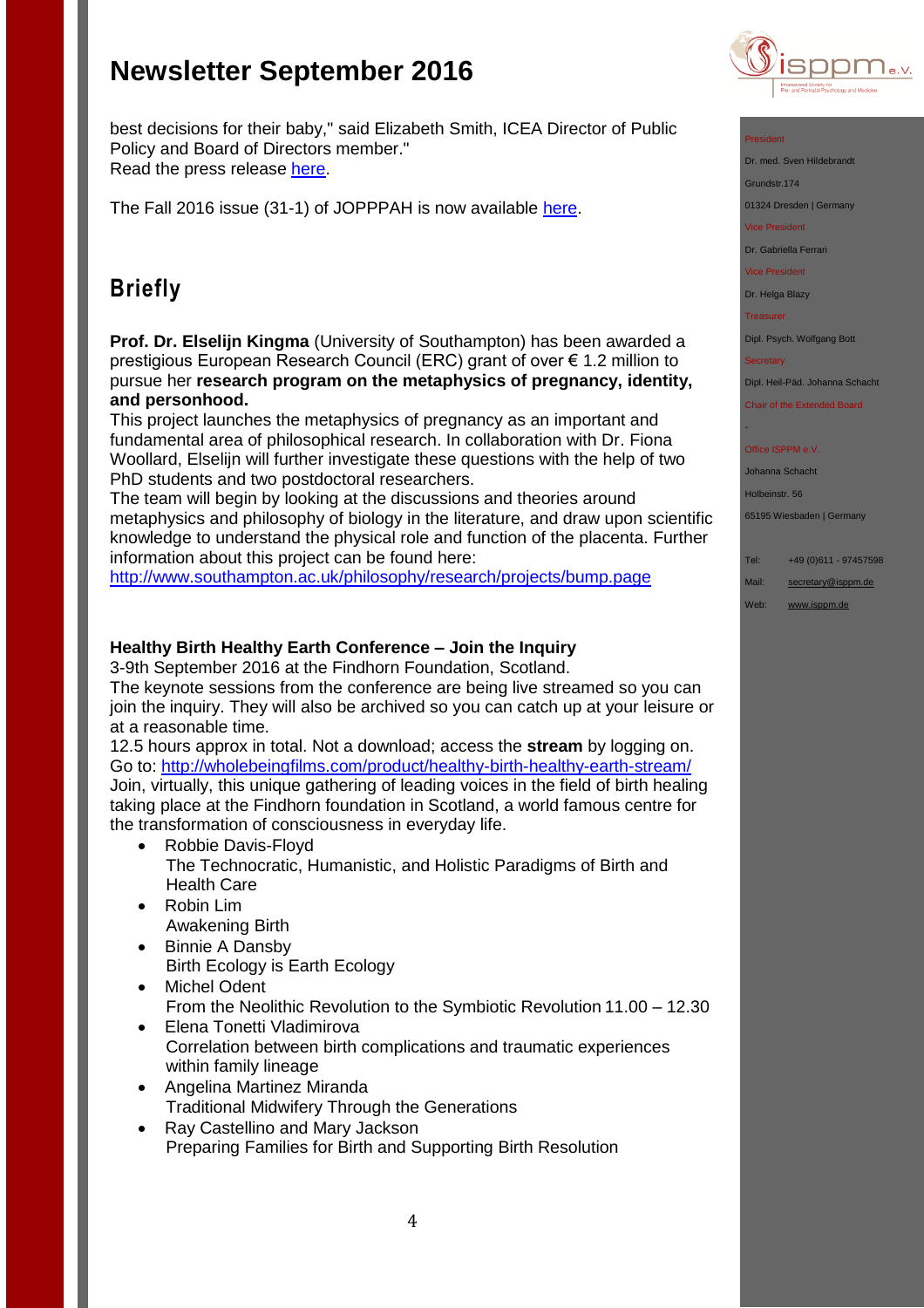through re-visioning how we birth and care for our children.

Neuro-social Evolution: How connectedness was lost and how to reclaim

This conference is an inquiry into the transformation of human consciousness

Our earliest experiences as infants set the tone for how we later respond to the world around us. Our capacity to love ourselves, others and the Earth is either enabled or suppressed as we come into being. We are all born and have a story

Facing the challenges of climate change, can we think in life-affirming ways about this critical period of human bonding? From conception through to early childhood, a consciously supported beginning to life is crucial to the future of

Interesting articles can be found in the Online magazine **"The Conscious Baby"**, which is published monthly by APPPAH<http://theconsciousbaby.com/>

Robin Grille

civilisation and the Earth.

**Events Diary**

to tell.

it for humanity's future



#### President

Dr. med. Sven Hildebrandt

Grundstr.174

01324 Dresden | Germany

Vice President

Dr. Gabriella Ferrari

Vice President

Dr. Helga Blazy

Treasurer

Dipl. Psych. Wolfgang Bott

**Secretary** 

-

Dipl. Heil-Päd. Johanna Schacht

Chair of the Extended Board

#### Office ISPPM e.V.

Johanna Schacht

Holbeinstr. 56

65195 Wiesbaden | Germany

Tel: +49 (0)611 - 97457598

Mail: [secretary@isppm.de](mailto:secretary@isppm.de)

- Web: [www.isppm.de](http://www.isppm.de/)
- **23 – 25 settembre 2016 Congresso ATTACCAMENTO E TRAUMA** Relazioni e Compassione (ATTACHMENT AND TRAUMA: RELATIONSHIPS AND COMPASSION) Roma

**Dates Conferences and Congresses** 

[http://www.italy-congress.com/#](http://www.italy-congress.com/%23)

**October 1 – 2, 2016 Attachment Parenting Congress** Hamburg [http://www.attachment-parenting-kongress.de](http://www.attachment-parenting-kongress.de/)

**October 07 – 09, 2016**  15<sup>th</sup> International Attachment Conference **Attachment and emotional Violence** Munich <http://bindungskonferenz-muenchen.de/1-1-Home.html>

**19 – 23 October 2016** Midwifery Today Conference **"Birth Is a Human Rights Issue"** Strasbourg, France <http://midwiferytoday.com/conferences/Strasbourg2016/>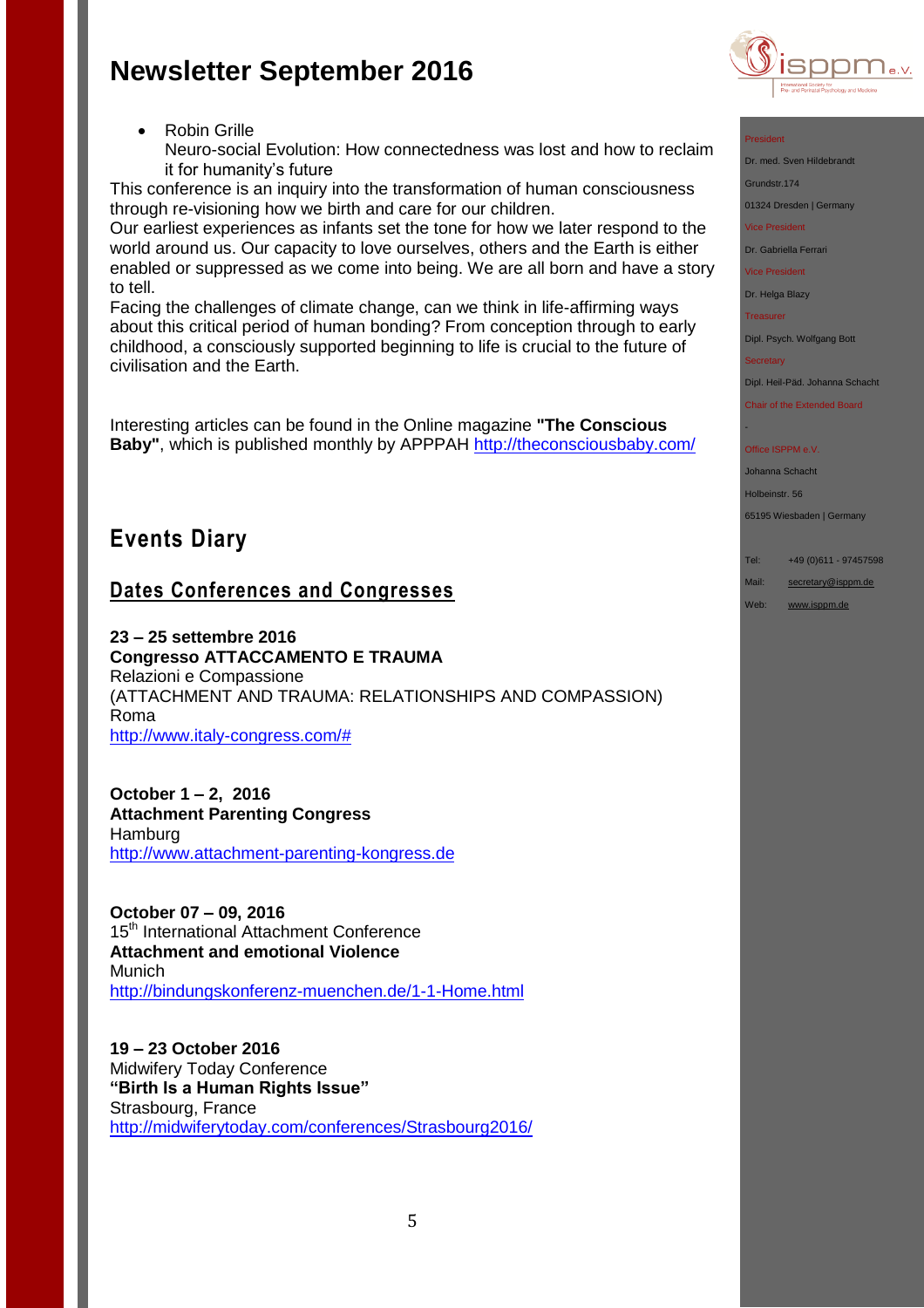

## **19 October 2016** Human Rights in Childbirth: Europe Summit Strasbourg, France [http://www.humanrightsinchildbirth.org/event/europe-2016/?event\\_date=2016-](http://www.humanrightsinchildbirth.org/event/europe-2016/?event_date=2016-10-19) [10-19](http://www.humanrightsinchildbirth.org/event/europe-2016/?event_date=2016-10-19)

**19 – 22 January 2017 2nd World Congress on Recurrent Pregnancy Loss (WCRPL 2017)** Cannes, France <http://www.wcrpl.com/>

**2 – 5 Feburary 2017 Human Rights in Childbirth: India Conference** Mumbai, India [humanrightsinchildbirth.com/india-conference/](http://humanrightsinchildbirth.com/india-conference/)

# **Further Education**

In Germany:

### **Baby Therapy Training**

With Rien Verdult Contents: trauma therapy for babies, healing of attachment disorders Soundness in prenatal psychology Support for parents Frequency: 12 weekends in 2016/2017 Sat: 11am - 19h Sun: 9am - 16h Location: Trier, Germany, Cost: € 250 per weekend More information: [Sarah.Burgard@web.de](mailto:Sarah.Burgard@web.de), [rien.verdult@skynet.be,](mailto:rien.verdult@skynet.be) Registration: [Sarah.Burgard@web.de,](mailto:Sarah.Burgard@web.de) Tel: +49 (0) 6588-987049

### **Foundation Course**

with Max Peschek and team in Parin at the Baltic Sea: More Info: [www.ippe.info/courses/intermediate\\_course.html](http://www.ippe.info/courses/intermediate_course.html) Information and registration: Max Peschek, [peschek.max@t-online.de,](mailto:peschek.max@t-online.de) Tel.: +49 (0) 421 7 3210

In Switzerland:

### **Advanced Embodiment Course**

With Karlton und Kathryn Terry and Peter Schindler Place: Seminarhotel Wasserfallen near Basel Information: [http://www.ippe.info/courses/embodiment\\_hourglass\\_classes.html](http://www.ippe.info/courses/embodiment_hourglass_classes.html)  Registration: Max Peschek: [peschek.max@t-online.de,](mailto:peschek.max@t-online.de) Tel.: +49 (0)421 7 321

#### President

Dr. med. Sven Hildebrandt

Grundstr.174

01324 Dresden | Germany

Vice President

Dr. Gabriella Ferrari

Vice President

Dr. Helga Blazy

Treasurer

Dipl. Psych. Wolfgang Bott

**Secretary** 

-

Dipl. Heil-Päd. Johanna Schacht

Chair of the Extended Board

#### Office ISPPM e.V.

Johanna Schacht

Holbeinstr. 56

65195 Wiesbaden | Germany

Tel: +49 (0)611 - 97457598

Mail: [secretary@isppm.de](mailto:secretary@isppm.de)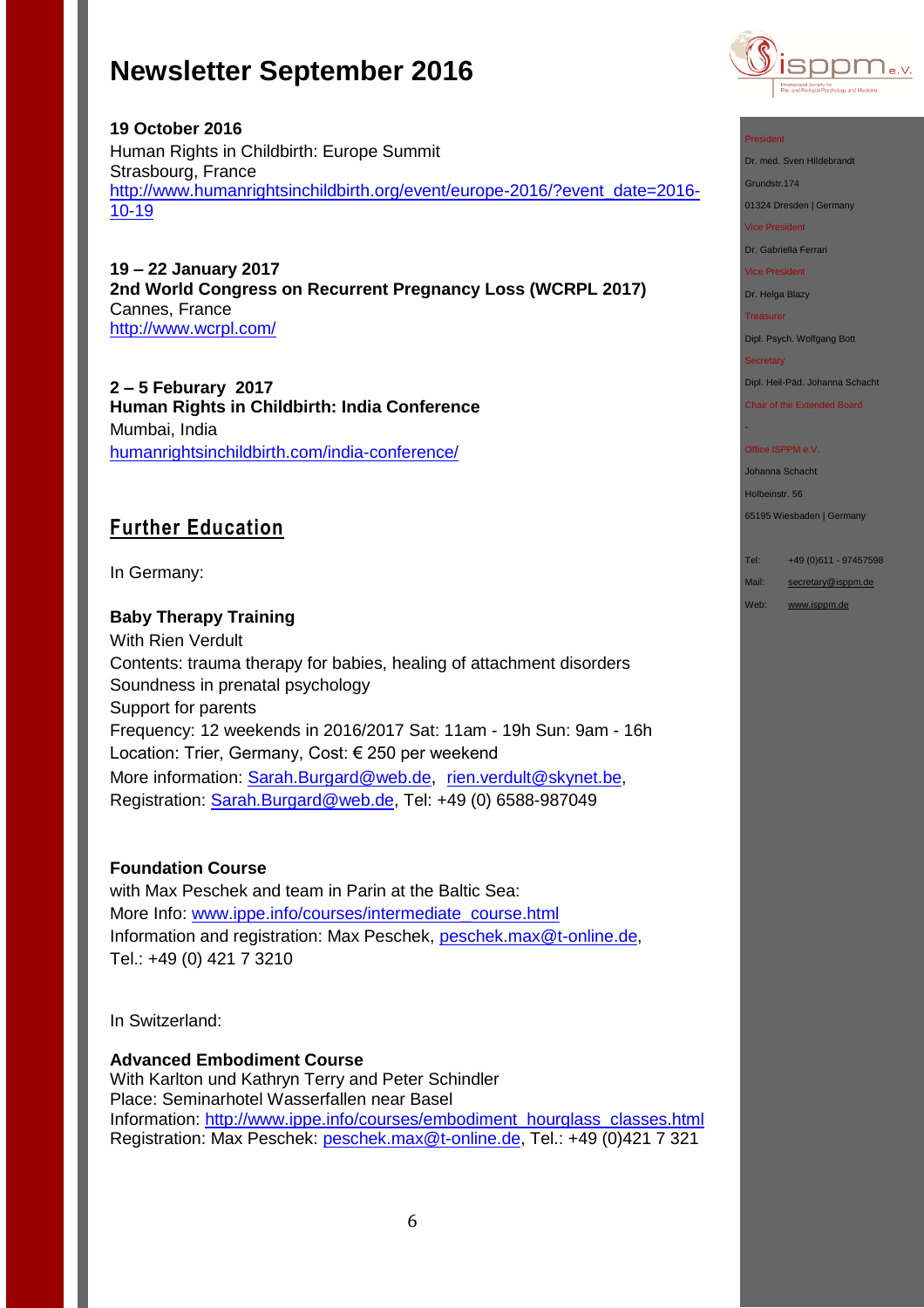# **Workshops/Seminars**

In Belgium:

**From Womb to World With Anna Verwaal** 28. - 31. Oktober 2016 Daytickets available. Seminar will be in Dutch. Alden Biesen, Kasteelstraat 6, Bilzen, Belgium Tickets and Information: [www.birthimprints.com](http://www.birthimprints.com/)

#### **"Healing from the very beginning" Pre- and Perinatal Psychotherapy**

With Max Peschek (IPPE), Assistants: Sylvie Geerdens and Marleen Dols The course will be held in English. Translation in German and Dutch is possible. Information: Marleen Dols, [marleendols@online.nl](mailto:marleendols@online.nl) Website: [http://www.birthimprints.com](http://www.birthimprints.com/)

In Switzerland:

**The Art of the Tryptic with Karlton Terry** 2 - 17 November 2016 Location: Seminarhotel Wasserfallen near Basel More Information: [http://www.ippe.info/courses/embodiment\\_hourglass\\_classes.html](http://www.ippe.info/courses/embodiment_hourglass_classes.html) Registration: Max Peschek, [peschek.max@t-online.de,](mailto:peschek.max@t-online.de) +49 (0)421 7 3210

Karlton Terry will be in Basel for **Baby Clinic:** 19/20 November 2016 <http://www.isppm.ch/programm/karlton-terry/>

In Austia:

### **Babytherapy Advanced Workshop**

With Karlton Terry Treatment of IVF-Babys Location: Wienna Date: October 30 - November 2, 2015 Information and registration: Claudia Versluis, [claudia.versluis@aon.at](mailto:claudia.versluis@aon.at)

In England:

Courses with Matthew Appleton and Jenni Meyer: **Soul Loss: A Pre and Perinatal Perspective The Birth Journey – Honouring the Untold Story and others:** <http://www.conscious-embodiment.co.uk/courses>



#### President

Dr. med. Sven Hildebrandt

Grundstr.174

01324 Dresden | Germany

Vice President

Dr. Gabriella Ferrari

Vice President

Dr. Helga Blazy

Treasurer

Dipl. Psych. Wolfgang Bott

**Secretary** 

-

Dipl. Heil-Päd. Johanna Schacht Chair of the Extended Board

#### Office ISPPM e.V.

Johanna Schacht

Holbeinstr. 56

65195 Wiesbaden | Germany

Tel: +49 (0)611 - 97457598

Mail: [secretary@isppm.de](mailto:secretary@isppm.de)